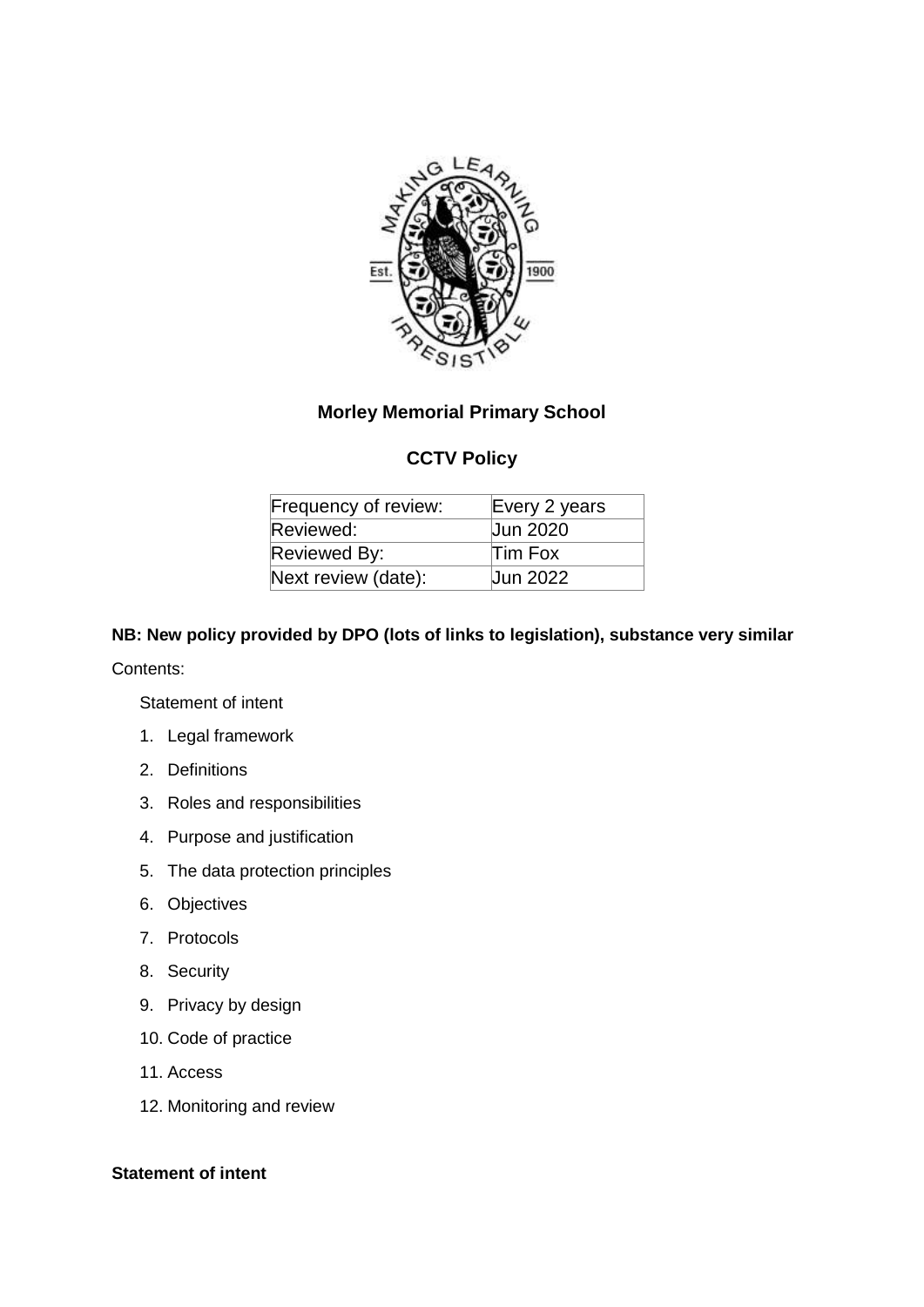We believe that CCTV and other surveillance systems have a legitimate role to play in helping to maintain a safe and secure environment for all our staff, students and visitors. However, we recognise that this may raise concerns about the effect on individuals and their privacy and as such this Policy is intended to address such concerns. At Morley Memorial Primary School, we take our responsibility towards the safety of staff, visitors and pupils very seriously. To that end, we use surveillance cameras to monitor any instances of aggression or physical damage to our schools and its members. The purpose of this policy is to manage and regulate the use of the surveillance and CCTV systems at our schools and ensure that:

- We comply with the GDPR, effective as of 25 May 2018.
- The images that are captured are useable for the purposes we require them for.
- We reassure those persons whose images are being captured, that the images are being handled in accordance with data protection legislation.

This policy covers the use of surveillance and CCTV systems which capture moving and still images of people who could be identified, as well as information relating to individuals for any of the following purposes:

- Observing what an individual is doing
- Taking action to prevent a crime
- Using images of individuals that could affect their privacy

This Policy covers all employees, workers, contractors, agency workers, consultants, directors, members, governors, trustees, past or present students and may also be relevant to visiting members of the public. This Policy is non-contractual and does not form part of the terms and conditions of any employment or other contract. We may amend this Policy at any time without consultation.

## **1. Legal framework**

1.1 This policy has due regard to legislation including, but not limited to, the following: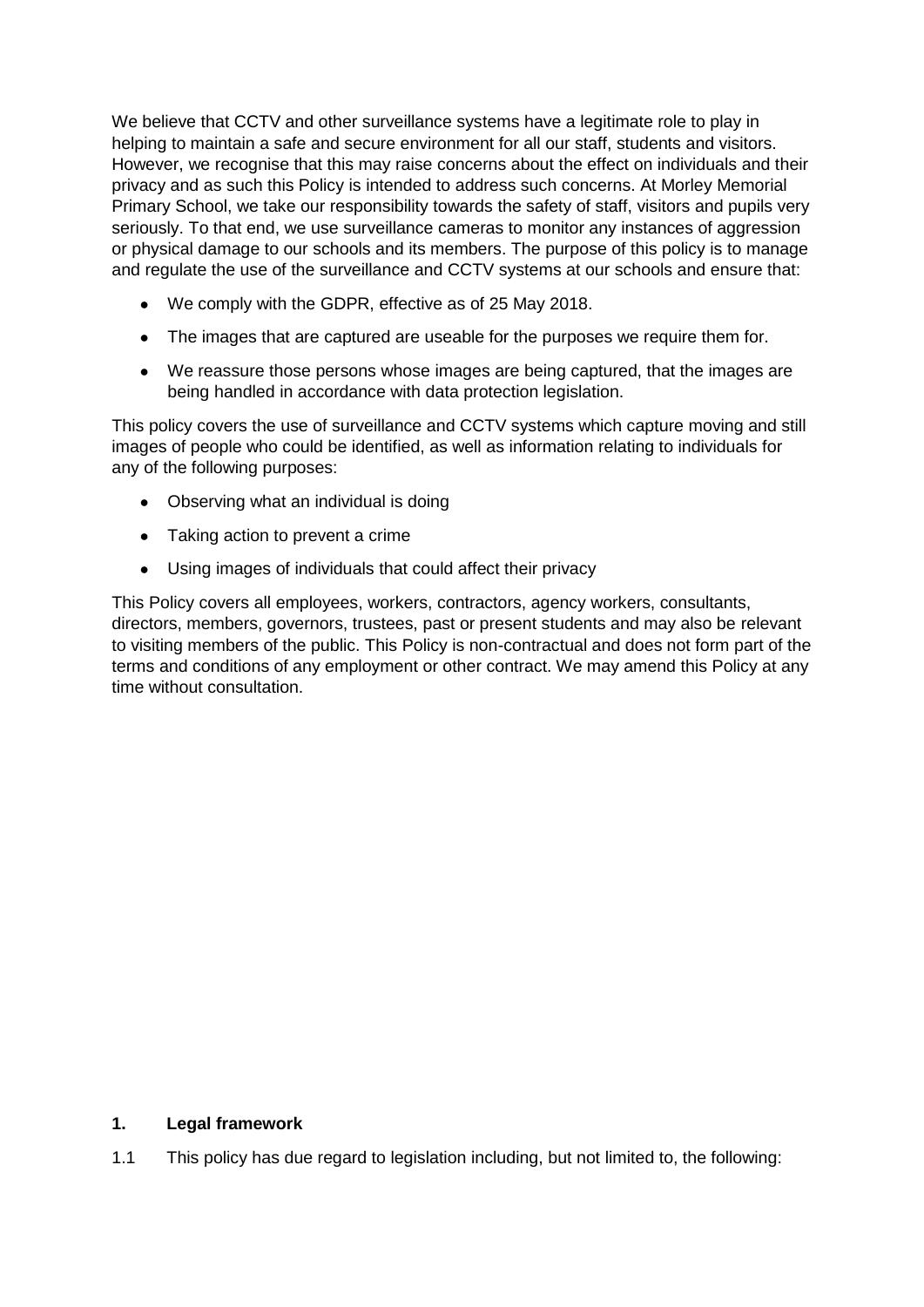- [The Regulation of Investigatory Powers Act 2000](https://www.legislation.gov.uk/ukpga/2000/23/contents)
- [The Protection of Freedoms Act 2012](http://www.legislation.gov.uk/ukpga/2012/9/contents/enacted)
- [The General Data Protection Regulation](https://www.eugdpr.org/)
- [The Freedom of Information Act 2000](https://www.legislation.gov.uk/ukpga/2000/36/contents)
- [The Education \(Pupil Information\) \(England\) Regulations 2005 \(as amended in 2016\)](http://www.legislation.gov.uk/uksi/2016/808/made)
- The Freedom of Information and Data Protection (Appropriate Limit and Fees) [Regulations 2004](http://www.legislation.gov.uk/uksi/2004/3244/contents/made)
- [The School Standards and Framework Act 1998](http://www.legislation.gov.uk/ukpga/1998/31/contents)
- [The Children Act 1989](https://www.legislation.gov.uk/ukpga/1989/41/contents)
- [The Children Act 2004](https://www.legislation.gov.uk/ukpga/2004/31/contents)
- [The Equality Act 2010](https://www.legislation.gov.uk/ukpga/2010/15/contents)
- 1.2 This policy has been created with regard to the following statutory and non-statutory guidance:
	- [Home Office \(2013\) 'The Surveillance Camera Code of Practice'](https://www.gov.uk/government/publications/surveillance-camera-code-of-practice)
	- [ICO \(2017\) 'Overview of the General Data Protection Regulation \(GDPR\)'](https://ico.org.uk/for-organisations/guide-to-the-general-data-protection-regulation-gdpr/)
	- [ICO \(2017\) 'Guide to the General Data Protection Regulation'](https://ico.org.uk/media/for-organisations/guide-to-the-general-data-protection-regulation-gdpr-1-0.pdf)
	- ICO (2017) 'In the picture: A data protection code of practice for surveillance [cameras and personal information'](https://ico.org.uk/media/1542/cctv-code-of-practice.pdf)
- 1.3 This policy operates in conjunction with the following school policies:
	- E-safety Policy and Acceptable Use Policy
	- Freedom of Information Act Publication Scheme
	- Data Protection Policy

## **2. Definitions**

- 2.1 For the purpose of this policy a set of definitions will be outlined, in accordance with the surveillance code of conduct:
	- Surveillance monitoring the movements and behaviour of individuals; this can include video, audio or live footage. For the purpose of this policy only video footage will be applicable.
	- Overt surveillance any use of surveillance for which authority does not fall under the [Regulation of Investigatory Powers Act 2000.](https://www.legislation.gov.uk/ukpga/2000/23/contents)
	- Covert surveillance any use of surveillance which is intentionally not shared with the subjects it is recording. Subjects will not be informed of such surveillance.
- 2.2 Morley Memorial Primary School does not condone the use of covert surveillance when monitoring the school's staff, pupils and/or volunteers. Covert surveillance will only be operable in extreme circumstances.
- 2.3 Any overt surveillance footage will be clearly signposted around the school.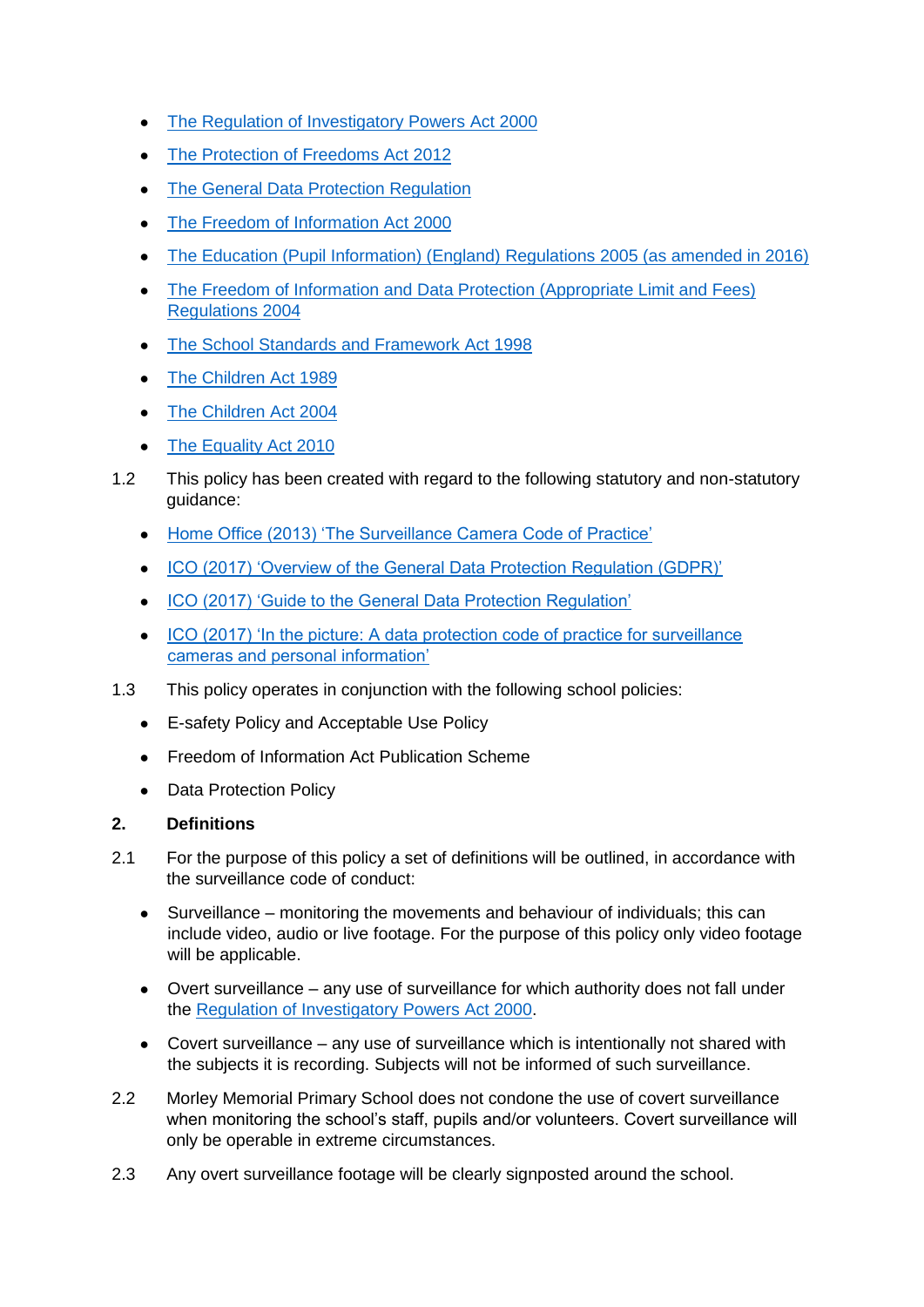2.4 For the purposes of this policy, the following terms have the following meanings:

*CCTV* means fixed and domed cameras designed to capture and record images of individuals and property.

*Data* is information which is stored electronically or in certain paper-based filing systems and may include Personal Data. In respect of CCTV, this generally means video images. It may also include static pictures such as printed screen shots.

*Data Controllers* means the person or organisation that determines when, why and how to process Personal Data.

*Data Processors* means the person or organisation that is not a Data User that Processes Personal Data on our behalf and in accordance with our instructions (for example, a supplier which handles Personal Data on our behalf).

*Data Users* are those of our employees whose work involves Processing Personal Data. This will include those whose duties are to operate CCTV cameras and other surveillance systems to record, monitor, store, retrieve and delete images. Data users must protect the data they handle in accordance with this Policy and our Privacy Notice.

*Data Subjects* means a living, identified or identifiable individual about whom we hold Personal Data as a result of the operation of our CCTV system.

*Personal Data* means any information identifying a Data Subject or information relating to a Data Subject that we can identify (directly or indirectly) from that data alone or in combination with other identifiers we possess or can reasonably access. This will include video images of Data Subjects.

*Processing* means any activity that involves the use of Personal Data. It includes obtaining, recording or holding the data, or carrying out any operation or set of operations on the data including organising, amending, retrieving, using, disclosing, erasing or destroying it. Processing also includes transmitting or transferring Personal Data to third parties.

*Surveillance systems* means any devices or systems designed to monitor or record images of individuals or information relating to individuals. The term includes CCTV systems as well as any technology that may be introduced in the future such as automatic number plate recognition (ANPR), body worn cameras, unmanned aerial systems and any other systems that capture information of identifiable individuals or information relating to identifiable individuals.

### **3 Roles and Responsibilities**

- 3.1 The role of the data protection officer (DPO) in respect of CCTV includes:
	- Ensuring that all data controllers at the school handle and process surveillance and CCTV footage in accordance with data protection legislation.
	- Ensuring that surveillance and CCTV footage is obtained in line with legal requirements.
	- Ensuring that surveillance and CCTV footage is destroyed in line with legal requirements when it falls outside of its retention period.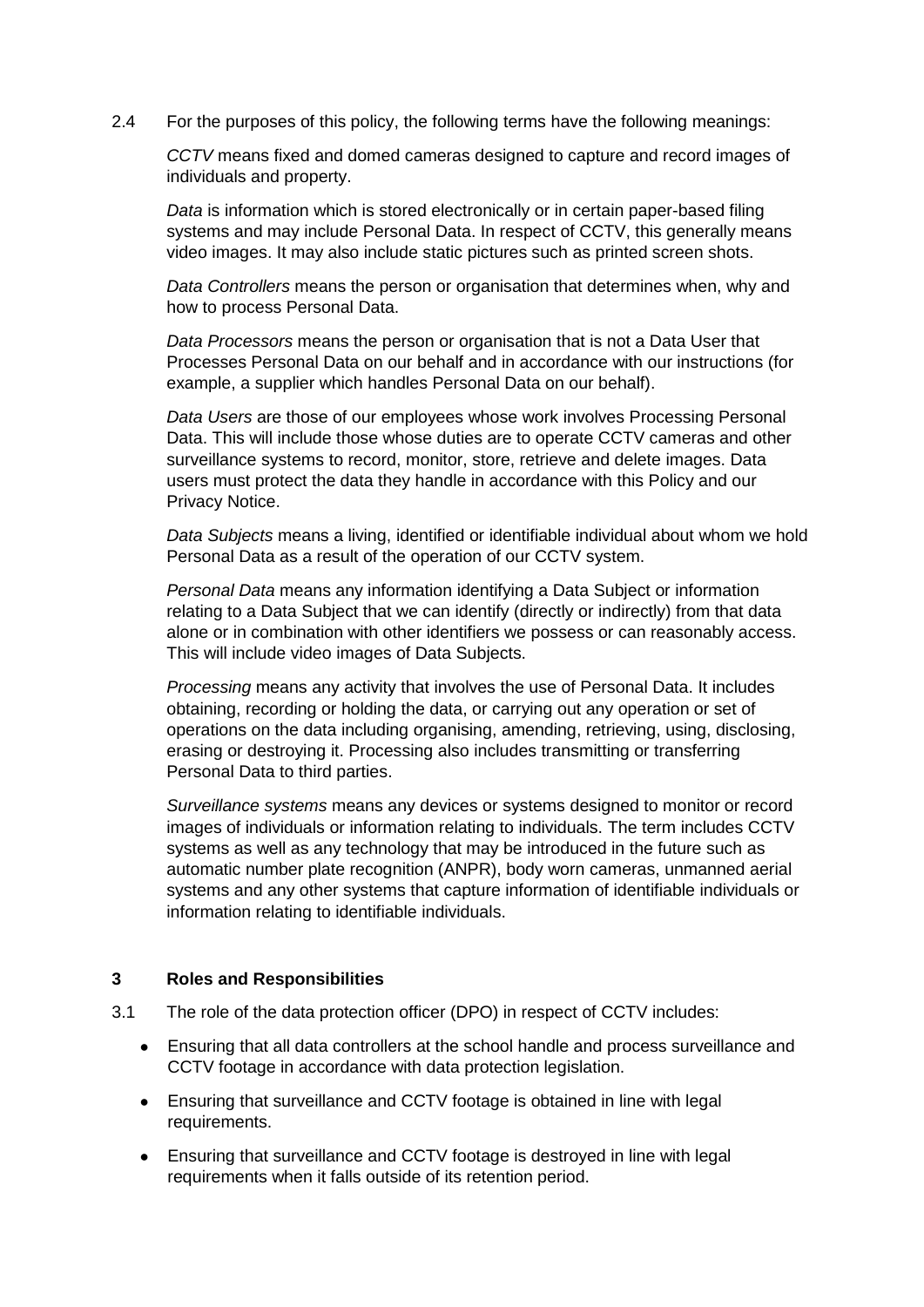• Informing data subjects of how their data captured in surveillance and CCTV footage will be used by the school, their rights for the data to be destroyed and the measures implemented by the school to protect individuals' personal information.

Morley Memorial Primary School, as the corporate body, is the data controller.

The Governing Body of Morley Memorial Primary School therefore has overall responsibility for ensuring that records are maintained, including security and access arrangements in accordance with regulations.

- 3.3 The School Business Manager ("SBM") deals with the day-to-day matters relating to data protection and thus, for the benefit of this policy, will act as the data controller.
- 3.4 The role of the data controller includes:
	- Processing surveillance and CCTV footage legally and fairly.
	- Collecting surveillance and CCTV footage for legitimate reasons and ensuring that it is used accordingly.
	- Collecting surveillance and CCTV footage that is relevant, adequate and not excessive in relation to the reason for its collection.
	- Ensuring that any surveillance and CCTV footage identifying an individual is not kept for longer than is necessary.
	- Protecting footage containing personal data against accidental, unlawful destruction, alteration and disclosure, especially when processing over networks.
- 3.5 The role of the Headteacher includes:
	- Meeting with the DPO to decide where CCTV is needed to justify its means.
	- Conferring with the DPO with regard to the lawful processing of the surveillance and CCTV footage.
	- Reviewing the Surveillance and CCTV Policy to ensure it is compliant with current legislation.
	- Monitoring legislation to ensure the school is using surveillance fairly and lawfully.
	- Communicating any changes to legislation with all members of staff.

The Headteacher may delegate these roles to other members of the Senior Leadership Team where appropriate.

## **4 Purpose and justification**

- 4.1 The school will only use surveillance cameras for the safety and security of the school and its staff, pupils and visitors.
- 4.2 Surveillance will be used as a deterrent for violent behaviour and damage to the school.
- 4.3 The school will only conduct surveillance as a deterrent and under no circumstances will the surveillance and the CCTV cameras be present in any changing facility.
- 4.4 If the surveillance and CCTV systems fulfil their purpose and are no longer required, the school will deactivate them.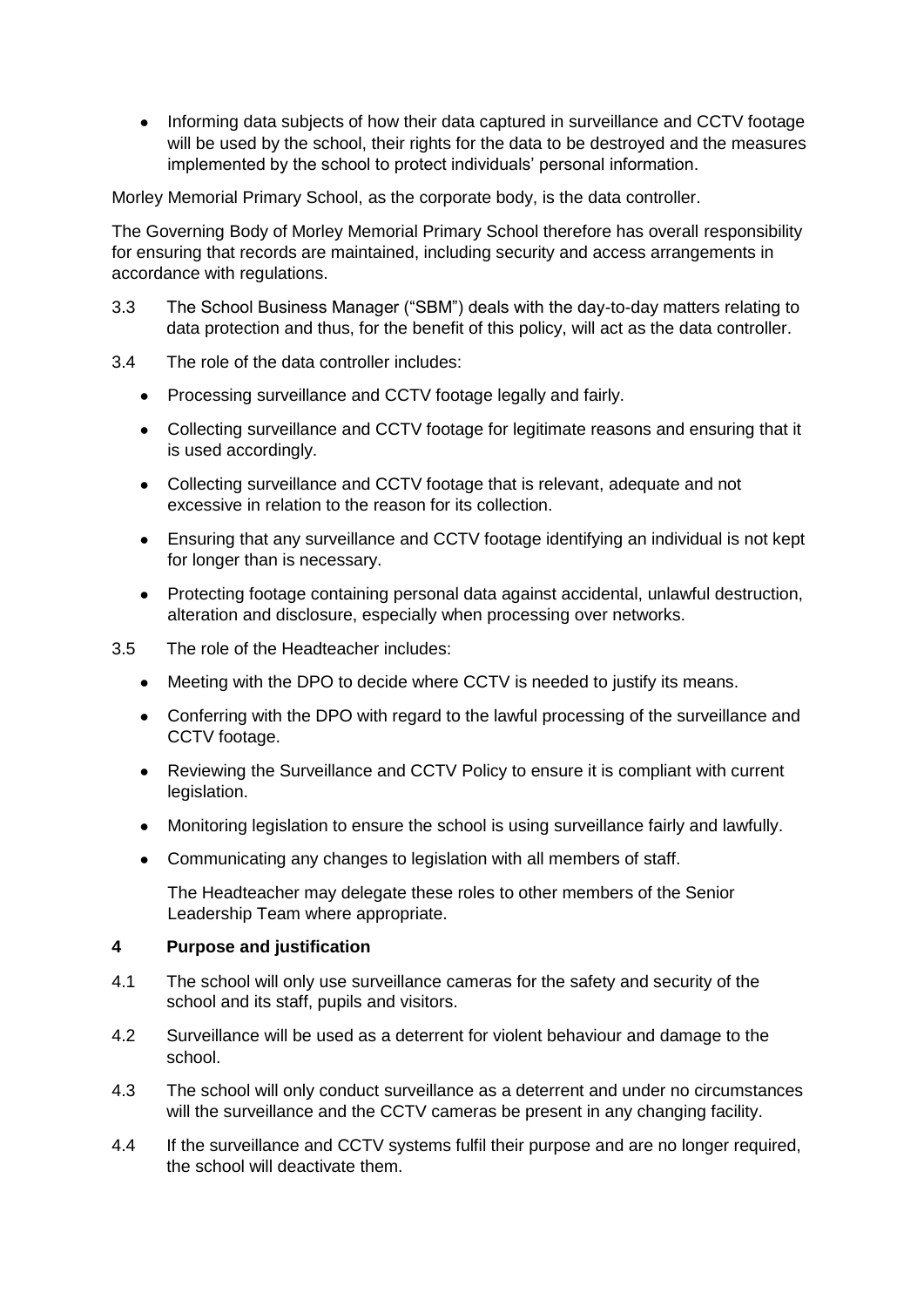## **5 The data protection principles**

- 5.1 Data collected from surveillance and CCTV will be:
	- Processed lawfully, fairly and in a transparent manner in relation to individuals.
	- Collected for specified, explicit and legitimate purposes and not further processed in a manner that is incompatible with those purposes; further processing for archiving purposes in the public interest, scientific or historical research purposes or statistical purposes shall not be considered to be incompatible with the initial purposes.
	- Adequate, relevant and limited to what is necessary in relation to the purposes for which they are processed.
	- Accurate and, where necessary, kept up-to-date; every reasonable step will be taken to ensure that personal data that is inaccurate, having regard to the purposes for which it is processed, is erased or rectified without delay.
	- Kept in a form which permits identification of data subjects for no longer than is necessary for the purposes for which the personal data is processed; personal data may be stored for longer periods, insofar as the personal data will be processed solely for archiving purposes in the public interest, scientific or historical research purposes or statistical purposes, subject to implementation of the appropriate technical and organisational measures required by the GDPR in order to safeguard the rights and freedoms of individuals.
	- Processed in a manner that ensures appropriate security of the personal data, including protection against unauthorised or unlawful processing and against accidental loss, destruction or damage, using appropriate technical or organisational measures.

### **6 Objectives**

- 6.1 The surveillance system will be used to:
	- Maintain a safe environment.
	- Ensure the welfare of pupils, staff and visitors.
	- Deter criminal acts against persons and property.
	- Assist the police in identifying persons who have committed an offence.

### **7 Protocols**

- 7.1 The surveillance system will be registered with the ICO in line with data protection legislation.
- 7.2 The surveillance system is a closed digital system.
- 7.3 Warning signs have been placed throughout the premises where the surveillance system is active, as mandated by the ICO's [Code of Practice.](https://ico.org.uk/media/for-organisations/documents/1068/data_sharing_code_of_practice.pdf)
- 7.4 The surveillance system has been designed for maximum effectiveness and efficiency; however, the school cannot guarantee that every incident will be detected or covered and 'blind spots' may exist.
- 7.5 The surveillance system will not be trained on individuals unless an immediate response to an incident is required.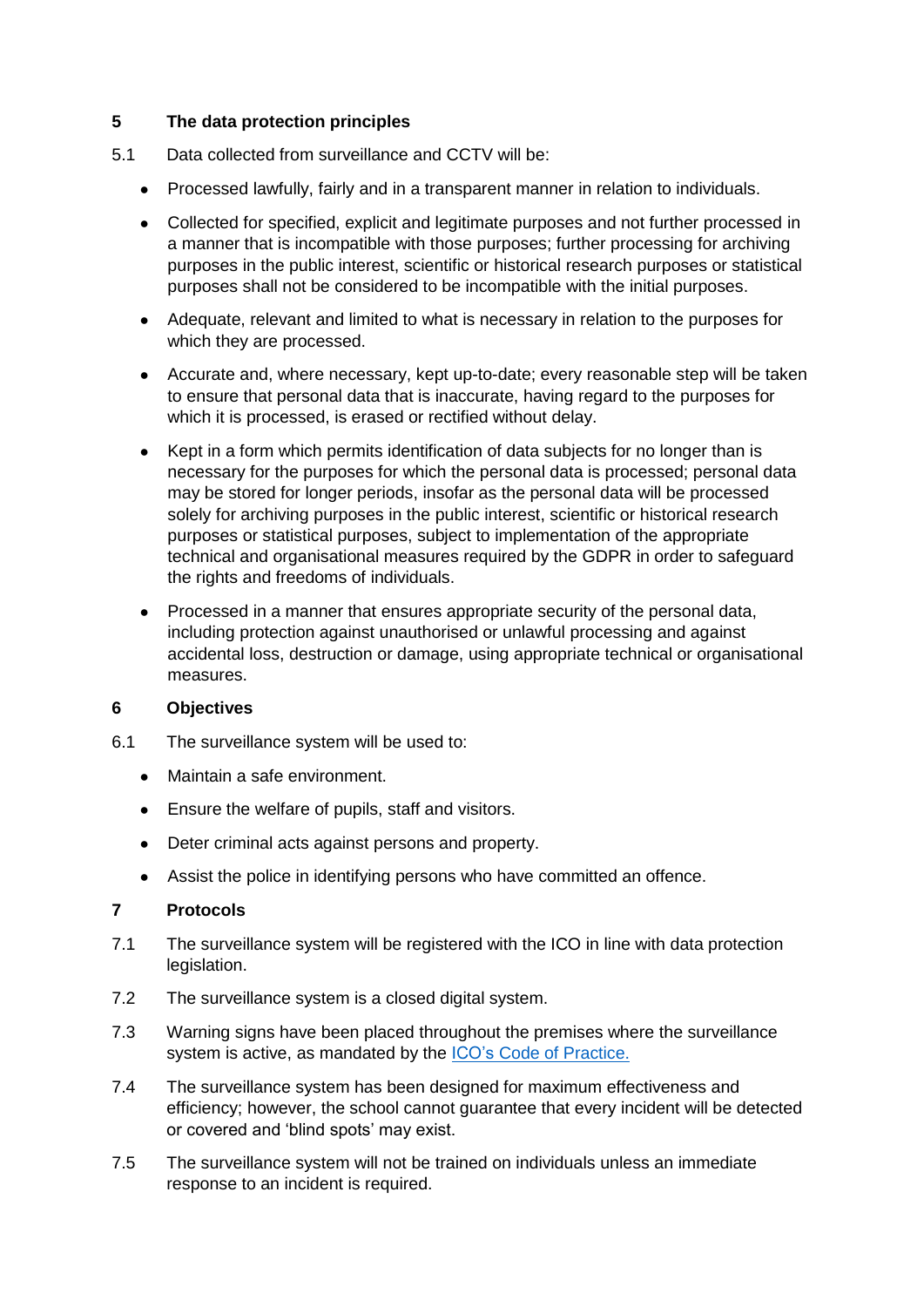7.6 The surveillance system will not be trained on private vehicles or property outside the perimeter of the school.

#### **8 Security**

- 8.1 Access to the surveillance system, software and data will be strictly limited to authorised operators and will be password protected.
- 8.2 The school's authorised CCTV system operators are:

Nikki Brown – Headteacher.

Tim Fox – Business and Community Development Manager

Stuart Turnock – Site manager

Matt Casey - Wraparound Care manager

- 8.3 The main control facility is situated in the main school office.
- 8.4 If, in exceptional circumstances, covert surveillance is planned, or has taken place, copies of the [Home Office's authorisation forms](https://www.gov.uk/government/publications/application-for-use-of-directed-surveillance) will be completed and retained.
- 8.5 Surveillance and CCTV systems will be tested for security flaws annually to ensure that they are being properly maintained at all times.
- 8.6 Surveillance and CCTV systems will not be intrusive.
- 8.7 Any unnecessary footage captured will be securely deleted from the school system.
- 8.8 Any cameras that present faults will be repaired immediately as to avoid any risk of a data breach.
- 8.9 A visual display monitor is located in the main school office.

## **9 Privacy by design**

- 9.1 A Data Protection Impact Assessment ("DPIA") will be carried out prior to the installation of any additional surveillance and CCTV system.
- 9.2 If the DPIA reveals any potential security risks or other data protection issues, the school will ensure they have provisions in place to overcome these issues.
- 9.3 Where the school identifies a high risk to an individual's interests, and it cannot be overcome, the school will consult the ICO before they use the additional CCTV, and the school will act on the ICO's advice.
- 9.4 The school will ensure that the installation of the surveillance and CCTV systems will always justify its means.
- 9.5 If the use of a surveillance and CCTV system is too privacy intrusive, the school will seek alternative provision.

#### **10 Code of practice**

10.1 The school understands that recording images of identifiable individuals constitutes processing personal information, so it is done in line with data protection principles.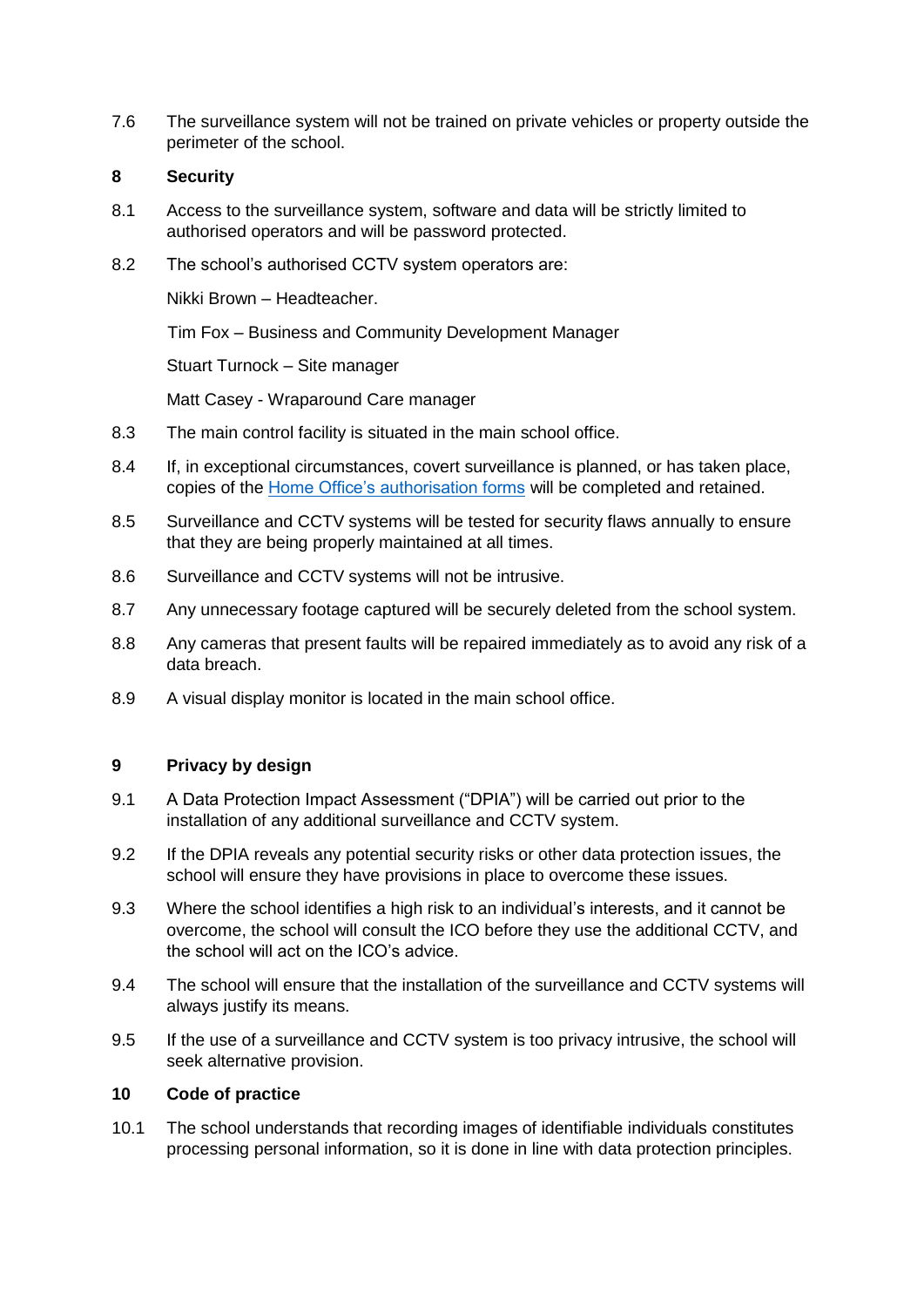- 10.2 The school notifies all pupils, staff and visitors of the purpose for collecting surveillance data via school policies on the school website.
- 10.3 CCTV cameras are only placed where they do not intrude on anyone's privacy and are necessary to fulfil their purpose.
- 10.4 All surveillance footage will be kept for 28 days for security purposes; the Headteacher and the Data Controller are responsible for keeping the records secure and allowing access.
- 10.5 The school has a surveillance system for the purpose of the prevention and detection of crime and the promotion of the health, safety and welfare of staff, pupils and visitors.
- 10.6 The surveillance and CCTV system is owned by the school and images from the system are strictly controlled and monitored by authorised personnel only.
- 10.7 The school will ensure that the surveillance and CCTV system is used to create a safer environment for staff, pupils and visitors to the school, and to ensure that its operation is consistent with the obligations outlined in data protection legislation. The policy is available from the school's website.
- 10.8 The surveillance and CCTV system will:
	- Be designed to take into account its effect on individuals and their privacy and personal data.
	- Be transparent and include a contact point, the DPO, through which people can access information and submit complaints.
	- Have clear responsibility and accountability procedures for images and information collected, held and used.
	- Have defined policies and procedures in place which are communicated throughout the school.
	- Only keep images and information for as long as required.
	- Restrict access to retained images and information with clear rules on who can gain access.
	- Consider all operational, technical and competency standards, relevant to the surveillance and CCTV system and its purpose, and work to meet and maintain those standards in accordance with the law.
	- Be subject to stringent security measures to safeguard against unauthorised access.
	- Be regularly reviewed and audited to ensure that policies and standards are maintained.
	- Only be used for the purposes for which it is intended, including supporting public safety, the protection of pupils, staff and volunteers, and law enforcement.
	- Be accurate and well maintained to ensure information is up-to-date.

## **11. Access**

11.1 Under the GDPR, individuals have the right to obtain confirmation that their personal information is being processed.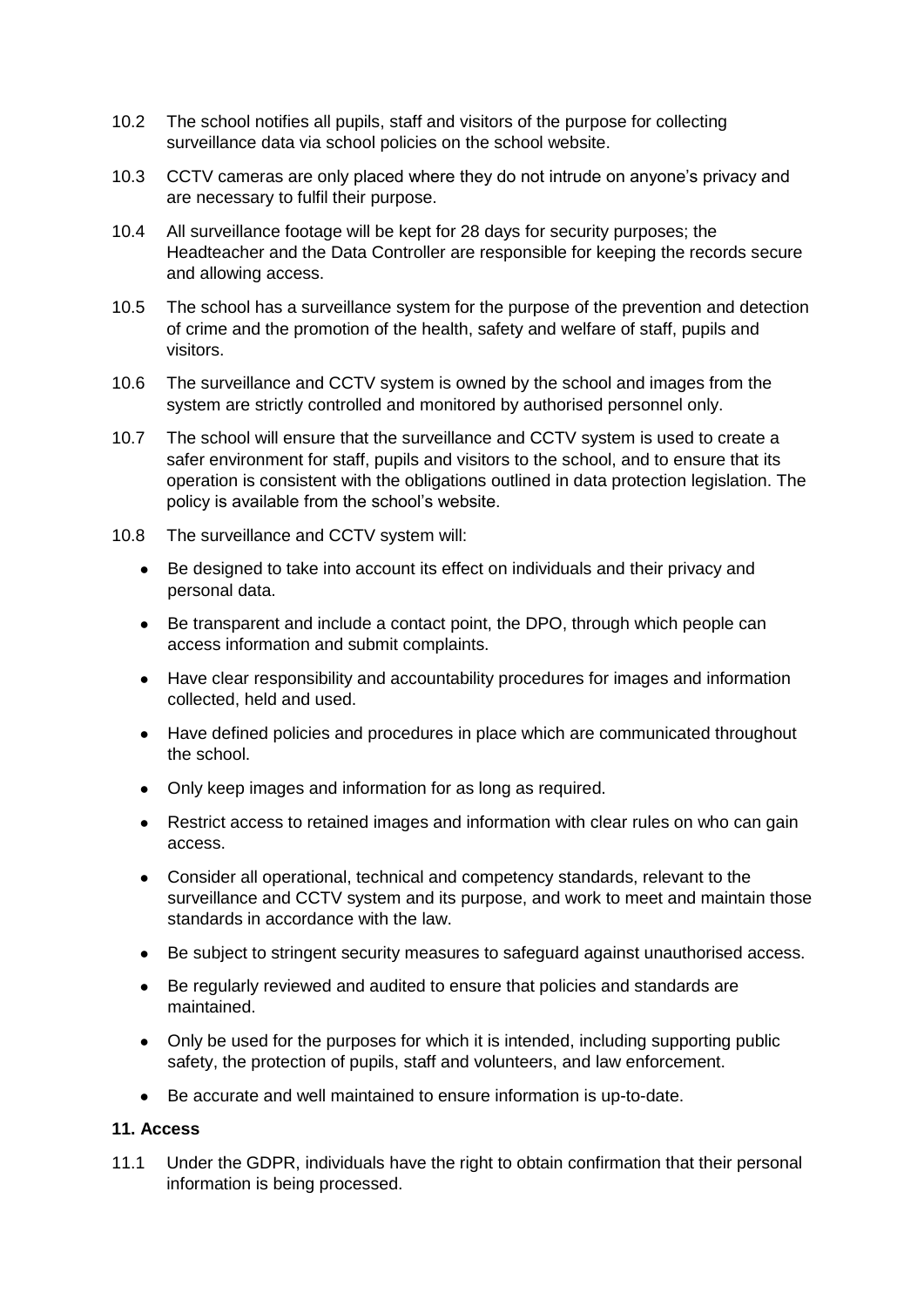- 11.2 All disks containing images belong to, and remain the property of, the school.
- 11.3 Individuals have the right to submit a Subject Access Request ("SAR") to gain access to their personal data in order to verify the lawfulness of the processing.
- 11.4 The school will verify the identity of the person making the request before any information is supplied.
- 11.5 A copy of the information will be supplied to the individual free of charge; however, the school may impose a 'reasonable fee' to comply with requests for further copies of the same information.
- 11.6 Where a SAR has been made electronically, the information will be provided in a commonly used electronic format.
- 11.7 Requests by persons outside the school for viewing or copying disks, or obtaining digital recordings, will be assessed by the Headteacher, who will consult the DPO, on a case-by-case basis with close regard to data protection and freedom of information legislation.
- 11.8 Where a request is manifestly unfounded, excessive or repetitive, a reasonable fee will be charged.
- 11.9 All fees will be based on the administrative cost of providing the information.
- 11.10 All requests will be responded to without delay and at the latest, within one month of receipt.
- 11.11 In the event of numerous or complex requests, the period of compliance will be extended by a further two months. The individual will be informed of this extension, and will receive an explanation of why the extension is necessary, within one month of the receipt of the request.
- 11.12 Where a request is manifestly unfounded or excessive, the school holds the right to refuse to respond to the request. The individual will be informed of this decision and the reasoning behind it, as well as their right to complain to the ICO and to a judicial remedy, within one month of the refusal.
- 11.13 In the event that a large quantity of information is being processed about an individual, the school will ask the individual to specify the information the request is in relation to.
- 11.14 It is important that access to, and disclosure of, the images recorded by surveillance and CCTV footage is restricted and carefully controlled, not only to ensure that the rights of individuals are preserved, but also to ensure that the chain of evidence remains intact, should the images be required for evidential purposes.
- 11.15 Releasing the recorded images to third parties will be permitted only in the following limited and prescribed circumstances, and to the extent required or permitted by law:
	- The police where the images recorded would assist in a specific criminal inquiry
	- Prosecution agencies such as the Crown Prosecution Service (CPS)
	- $\bullet$  Relevant legal representatives  $-$  such as lawyers and barristers